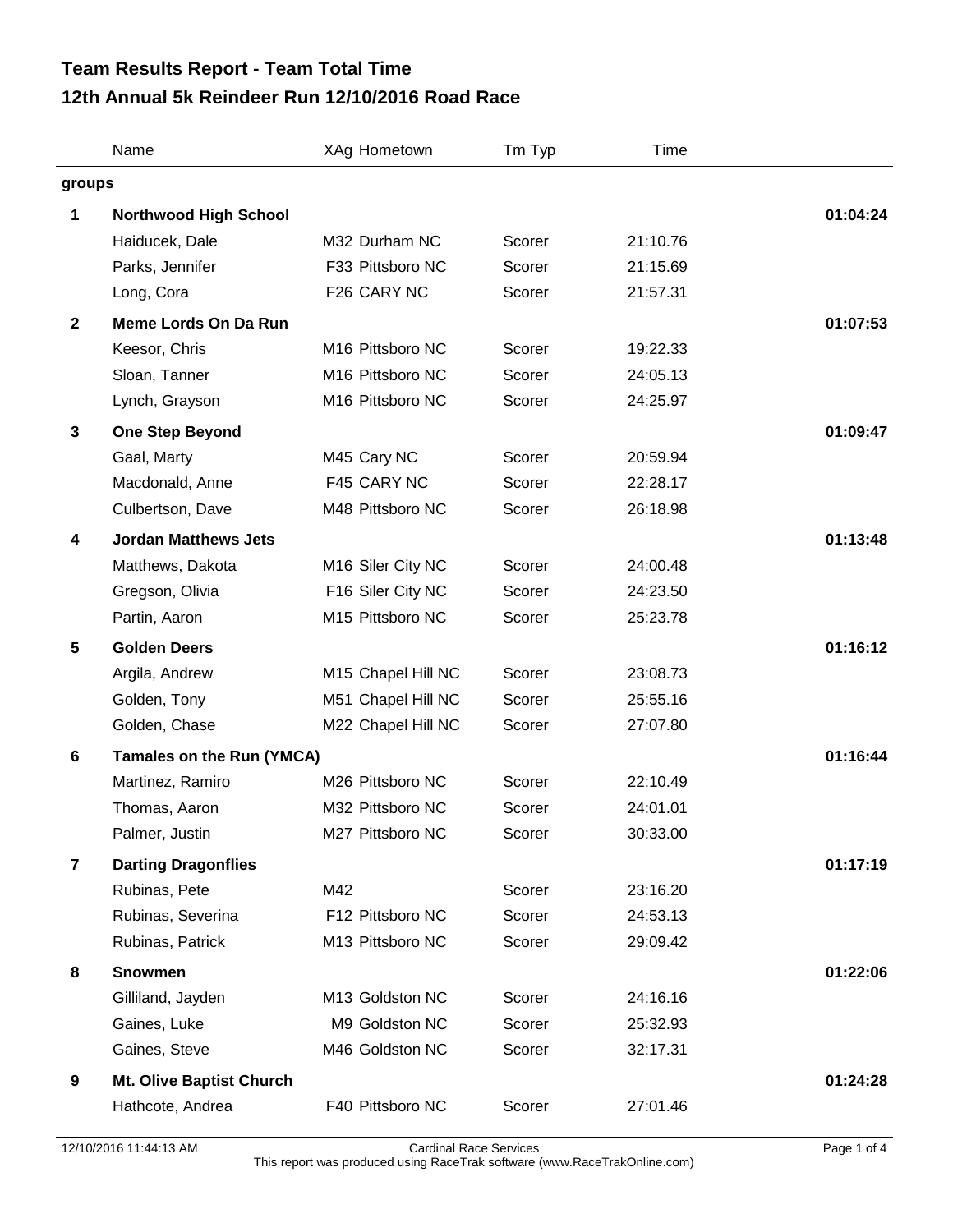|    | Name                              | XAg Hometown               | Tm Typ | Time     |          |
|----|-----------------------------------|----------------------------|--------|----------|----------|
|    | Godfrey, Joe                      | M65 Pittsboro NC           | Scorer | 28:42.40 |          |
|    | Zachary, Kristina                 | F41 Pittsboro NC           | Scorer | 28:43.99 |          |
| 10 | <b>Fantastic Four</b>             |                            |        |          | 01:25:33 |
|    | Lins, Ian                         | M20                        | Scorer | 24:16.47 |          |
|    | Hackney, Trevor                   | M20                        | Scorer | 24:38.60 |          |
|    | Boone, Tony                       | M14                        | Scorer | 36:37.92 |          |
| 11 | <b>Siler City Elementary</b>      |                            |        |          | 01:25:58 |
|    | Whitehead, Austin                 | M <sub>14</sub> Ramseur NC | Scorer | 26:49.30 |          |
|    | Hedrick, Joanna                   | F53 Siler City NC          | Scorer | 28:11.95 |          |
|    | Bridges, Justin                   | M38 Siler City NC          | Scorer | 30:56.56 |          |
| 12 | <b>JS Waters</b>                  |                            |        |          | 01:26:20 |
|    | Breedlove, Kristen                | F32 Goldston NC            | Scorer | 26:08.54 |          |
|    | Chance, Brad                      | M54 asheboro NC            | Scorer | 26:49.39 |          |
|    | Cheek, Britney                    | F26 Bennett NC             | Scorer | 33:22.31 |          |
| 13 | <b>Merry Mariners</b>             |                            |        |          | 01:27:51 |
|    | Sherman, Jenn                     | F36 Chapel Hill NC         | Scorer | 27:58.99 |          |
|    | Swaine, Aidan                     | M8 Pittsboro NC            | Scorer | 29:39.85 |          |
|    | Poitras, Ellie                    | F10 Pittsboro NC           | Scorer | 30:11.68 |          |
| 14 | <b>RUN4FUN</b>                    |                            |        |          | 01:28:29 |
|    | Vanderford, Chad                  | M40 Bear Creek NC          | Scorer | 22:20.76 |          |
|    | Vanderford, Crystal               | F38 Bear Creek NC          | Scorer | 31:59.75 |          |
|    | Wood, Rosanna                     | F41 Siler City NC          | Scorer | 34:08.36 |          |
| 15 | <b>Pfizer Bunsen Burners</b>      |                            |        |          | 01:28:32 |
|    | Falcinelli, Matthew               | M16                        | Scorer | 18:45.30 |          |
|    | Davis, Susan                      | F47                        | Scorer | 29:48.56 |          |
|    | Hoover, Keith                     | M51                        | Scorer | 39:57.75 |          |
| 16 | <b>North Chatham Running Club</b> |                            |        |          | 01:32:11 |
|    | Wardrop, Mary                     | F17 Chapel Hill NC         | Scorer | 27:34.30 |          |
|    | Exley, Cameron                    | M <sub>10</sub> Cary NC    | Scorer | 32:16.66 |          |
|    | Exley, Dave                       | M42 Cary NC                | Scorer | 32:20.46 |          |
| 17 | The Waudby Crew                   |                            |        |          | 01:35:07 |
|    | Waudby, Burke                     | M13 Pittsboro NC           | Scorer | 23:54.91 |          |
|    | Waudby, Michael                   | M43 Pittsboro NC           | Scorer | 29:57.40 |          |
|    | Waudby, Lindsey                   | F40 Pittsboro NC           | Scorer | 41:14.89 |          |
| 18 | <b>Chatham Rabbits</b>            |                            |        |          | 01:38:42 |
|    | Harris, Alex                      | M26 Pittsboro NC           | Scorer | 26:06.71 |          |
|    | Harris, David                     | M57 Pittsboro NC           | Scorer | 30:46.64 |          |
|    | Harris, Annette                   | F56 Pittsboro NC           | Scorer | 41:48.57 |          |
|    |                                   |                            |        |          |          |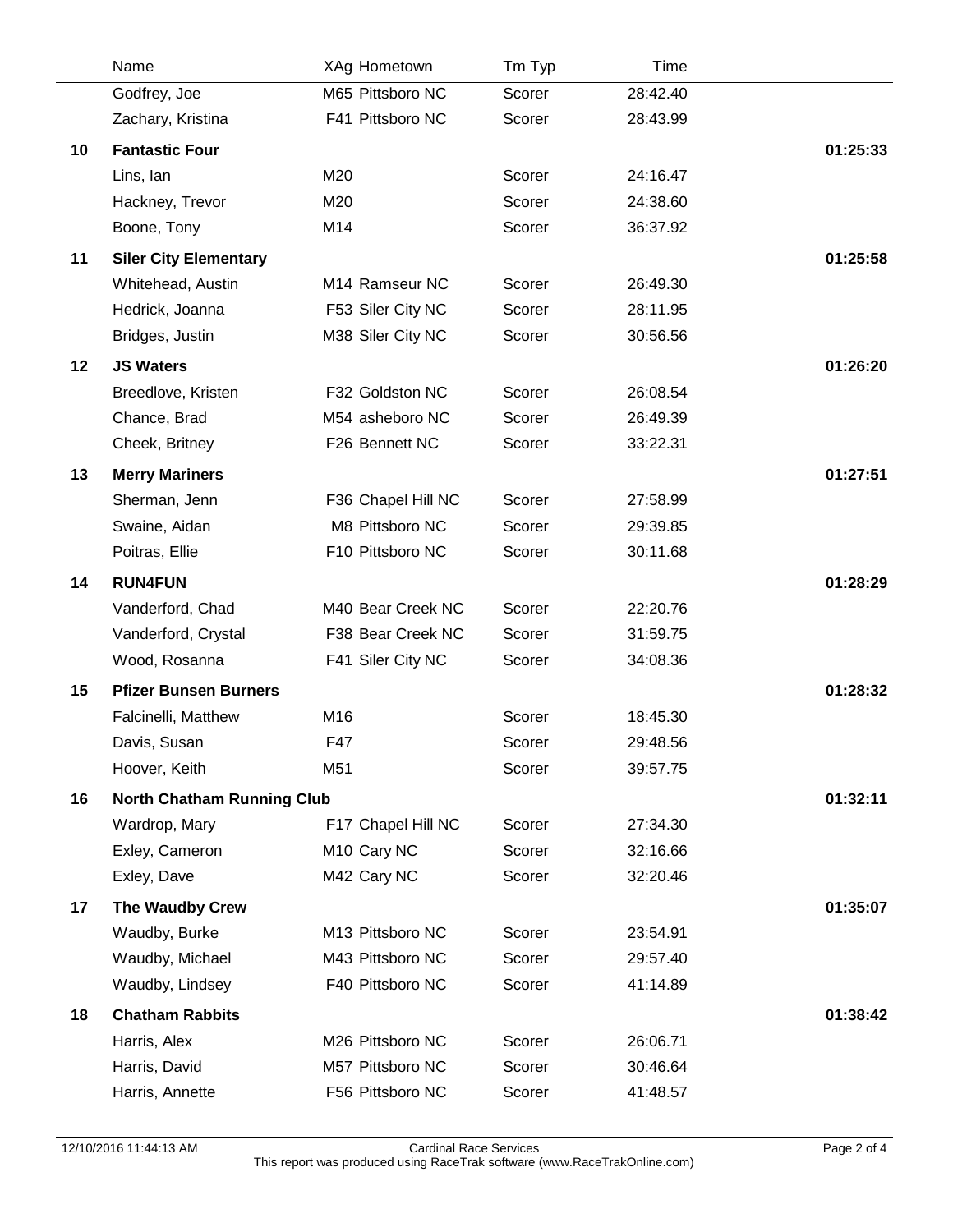|    | Name                            | XAg Hometown       | Tm Typ | Time     |          |
|----|---------------------------------|--------------------|--------|----------|----------|
| 19 | <b>Nasher</b>                   |                    |        |          | 01:41:46 |
|    | Nash, Olivia                    | F11 Chapel Hill NC | Scorer | 33:05.86 |          |
|    | Hawes, LaDeane                  | F52 Chapel Hill NC | Scorer | 34:16.63 |          |
|    | Nash, Jessica                   | F15 Chapel Hill NC | Scorer | 34:23.73 |          |
| 20 | <b>Team Sven</b>                |                    |        |          | 01:46:45 |
|    | Blackburn, Alex                 | M15 Pittsboro NC   | Scorer | 32:45.28 |          |
|    | Blackburn, Mary Katherine       | F11 Pittsboro NC   | Scorer | 36:11.71 |          |
|    | Blackburn, Isabelle             | F13 Pittsboro NC   | Scorer | 37:47.55 |          |
| 21 | <b>Team Hirschfield</b>         | 01:47:49           |        |          |          |
|    | Hirschfield, Greg               | M58 Durham NC      | Scorer | 24:21.88 |          |
|    | Hirschfield, Ashley             | F26 Durham NC      | Scorer | 28:24.15 |          |
|    | Hirschfield, Austin             | M27 Durham NC      | Scorer | 55:02.51 |          |
| 22 | <b>Pollard People</b>           |                    |        |          | 01:59:54 |
|    | Glass-Steel, Christine          | F42 Chapel Hill NC | Scorer | 29:06.06 |          |
|    | Streets, Dennis                 | M64 Pittsboro NC   | Scorer | 45:23.55 |          |
|    | Streets, Dawn                   | F50 Pittsboro NC   | Scorer | 45:23.92 |          |
| 23 | <b>Cool Runnings</b>            |                    |        |          | 02:07:42 |
|    | Lopez, Miguel                   | M40 Pittsboro NC   | Scorer | 38:56.83 |          |
|    | Juarez, Markos                  | M18 Pittsboro NC   | Scorer | 39:46.90 |          |
|    | Lopez, Gerardo                  | M21 Pittsboro NC   | Scorer | 48:57.99 |          |
| 24 | <b>Team Burgert</b>             |                    |        |          | 02:09:00 |
|    | Burgert, Everett                | M8 Chapel Hill NC  | Scorer | 41:55.41 |          |
|    | Burgert, Woody                  | M46 Chapel Hill NC | Scorer | 41:56.55 |          |
|    | Burgert, Ruthie                 | F7 Chapel Hill NC  | Scorer | 45:08.05 |          |
| 25 | <b>The Dashers and Prancers</b> | 02:15:04           |        |          |          |
|    | Lilley, Natalie                 | F42 Apex NC        | Scorer | 39:24.41 |          |
|    | Thomas, Angela                  | F32 Pittsboro NC   | Scorer | 47:09.85 |          |
|    | Rounds, Allison                 | F35 Pittsboro NC   | Scorer | 48:29.58 |          |
| 26 | <b>Whites</b>                   |                    |        |          | 02:23:29 |
|    | White, Stacey                   | F <sub>26</sub>    | Scorer | 40:51.39 |          |
|    | White, Gail                     | F61 Pittsboro NC   | Scorer | 51:16.82 |          |
|    | White, Andrew                   | M67 Pittsboro NC   | Scorer | 51:20.92 |          |
| 27 | <b>Partnership Staff</b>        |                    |        |          | 02:29:43 |
|    | Simmers, Meggin                 | F30 Pittsboro NC   | Scorer | 35:57.83 |          |
|    | Roldan, Ruth                    | F <sub>56</sub>    | Scorer | 56:52.50 |          |
|    | Suwattana, Erin                 | F38                | Scorer | 56:52.67 |          |
| 28 | <b>Treat Yo Self</b>            |                    |        |          | 02:32:28 |
|    | Schmitt, Kristin                | F26 Cary NC        | Scorer | 38:57.21 |          |
|    |                                 |                    |        |          |          |